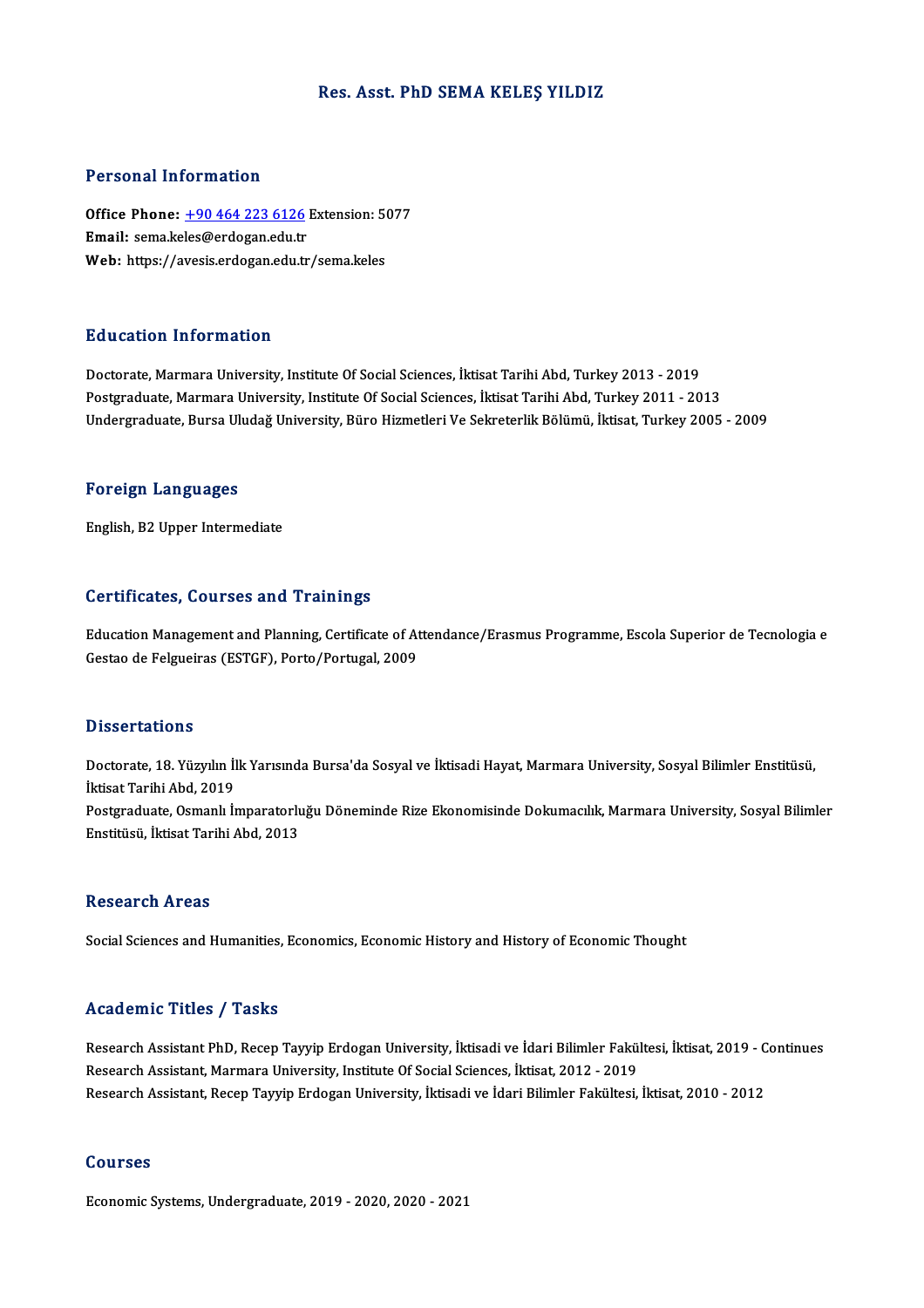economic History, Undergraduate, 2020 - 2021, 2021 - 2022<br>History of Economic Thought, Undergraduate, 2020, 2021 Economic History, Undergraduate, 2020 - 2021, 2021 - 202:<br>History of Economic Thought, Undergraduate, 2020 - 2021 History of Economic Thought, Undergraduate, 2020 - 2021<br>Articles Published in Other Journals

rticles Published in Other Journals<br>I. An Analysis of the Ottoman Real Estate Market in 1725 Through Galata and Bursa Judicial Records<br>Ciftei Y. Keles Yıldız S An Analysis of the C<br>Giftçi Y., Keleş Yıldız S.<br>İstimaiyat Darsisi ve İ An Analysis of the Ottoman Real Estate Market in 1725 Through Galata and Bu:<br>Ciftçi Y., Keleş Yıldız S.<br>İçtimaiyat Dergisi, vol.5, no.2, pp.192-209, 2021 (Refereed Journals of Other Institutions)<br>1969-1970 XII LABINA AİT T

İçtimaiyat Dergisi, vol.5, no.2, pp.192-209, 2021 (Refereed Journals of Other Institutions)

Ciftçi Y., Keleş Yıldız S.<br>İçtimaiyat Dergisi, vol.5, no.2, pp.192-209, 2021 (Refereed Journals of Other Institutions)<br>II. 1868-1870 YILLARINA AİT TEREKE KAYITLARI IŞIĞINDA BURSA VE RİZE KENTLERİNİN SOSYO-<br>EKONOMİK ACIDAN 1868-1870 YIL<br>EKONOMİK AÇI<br>KELEŞ YILDIZ S.<br>Arrasya Sasyal y

Avrasya Sosyal ve Ekonomi Araştırmaları Dergisi, vol.8, no.3, pp.554-575, 2021 (Refereed Journals of Other Institutions) KELEŞ YILDI<br>Avrasya Sosy<br>Institutions)

# nsututions)<br>Refereed Congress / Symposium Publications in Proceedings

- efereed Congress / Symposium Publi<br>I. 18. Yüzyılda Bursa'da Buğday Fiyatları<br>Keles Yıldır S I. 18. Yüzyılda Bursa'da Buğday Fiyatları<br>Keleş Yıldız S. 18. Yüzyılda Bursa'da Buğday Fiyatları<br>Keleş Yıldız S.<br>Uluslararası Osmanlı İktisat Tarihi Sempozyumu, İstanbul, Turkey, 17 - 19 December 2021<br>THE REL ATIONSHIR RETWEEN MEHIR AND WEALTH ACCORDING TO THE INHER
- II. THE RELATIONSHIP BETWEEN MEHIR AND WEALTH ACCORDING TO THE INHERITANCE RECORDS OF<br>BURSA AND RIZE IN THE 19TH CENTURY Uluslararası Osmanlı İktisat Tarihi Sempozyum<br>THE RELATIONSHIP BETWEEN MEHIR AN<br>BURSA AND RIZE IN THE 19TH CENTURY<br>Keles Yıldız S KeleşYıldız S.

II. INTERNATIONAL SYMPOSIUM ON ECONOMIC THOUGHT, İstanbul, Turkey, 22 - 24 May 2021, pp.76-77

III. 19. YÜZYILA AİT TEREKE KAYITLARI IŞIĞINDA BURSA VE RİZE KENTLERİNİN SOSYO-EKONOMİK II. INTERNATIONAL SYMPOSIUM ON ECONOMIC TH<br>19. YÜZYILA AİT TEREKE KAYITLARI IŞIĞIND<br>AÇIDAN KARŞILAŞTIRMALI BİR İNCELEMESİ<br>Keles Yılız S 19. YÜZYILA<br>AÇIDAN KAF<br>Keleş Yıldız S.<br>ASEAD 7. ULU

Keleş Yıldız S.<br>ASEAD 7. ULUSLARARASI SOSYAL BİLİMLER SEMPOZYUMU, Antalya, Turkey, 10 - 12 April 2021, pp.136 Keleş Yıldız S.<br>ASEAD 7. ULUSLARARASI SOSYAL BİLİMLER SEMPOZYUMU, Antalya, Turkey, 10 - 12 April 2021, p<br>IV. TANZİMATTAN GÜNÜMÜZE BÜTÇE KAVRAMINA TARİHSEL PERSPEKTİFTEN BİR BAKIŞ<br>Vıldız A. Keleş Yıldız S. Küçük A ASEAD 7. ULUSLARARASI SOSYA<br>**TANZİMATTAN GÜNÜMÜZE E**<br>Yıldız A., Keleş Yıldız S., Küçük A.<br>ASEAD 7. ULUSLARARASI SOSYA

- TANZİMATTAN GÜNÜMÜZE BÜTÇE KAVRAMINA TARİHSEL PERSPEKTİFTEN BİR BAKIŞ<br>Yıldız A., Keleş Yıldız S., Küçük A.<br>ASEAD 7. ULUSLARARASI SOSYAL BİLİMLER SEMPOZYUMU, Antalya, Turkey, 10 12 April 2021, pp.137<br>19. Vüryulin İlk Yanı Yıldız A., Keleş Yıldız S., Küçük A.<br>ASEAD 7. ULUSLARARASI SOSYAL BİLİMLER SEMPOZYUMU, Antalya, Turkey, 10 - 12 April 2021, pp.137<br>V. 18. Yüzyılın İlk Yarısına Ait Kadı Sicillerinden Hareketle Bursa'nın Sosyal ve Ekono
- ASEAD 7. ULUSLA<br>18. Yüzyılın İlk<br>Dair Gözlemler<br>ER ER VU DIZ S 18. Yüzyılın İlk<br>Dair Gözlemler<br>KELEŞ YILDIZ S.<br>5. Uluslararası S. Dair Gözlemler<br>KELEŞ YILDIZ S.<br>5. Uluslararası Sosyal ve Eğitim Bilimleri Araştırmaları Kongresi, 11 - 14 July 2019

KELEŞ YILDIZ S.<br>5. Uluslararası Sosyal ve Eğitim Bilimleri Araştırmaları Ko<br>VI. A Review of Prices in the 16th Century's Üsküdar<br>Cienci v. KELES S 5. Uluslararası Sosy<br>**A Review of Price<br>ÇİFTÇİ Y., KELEŞ S.<br>CIEPO 22 SYMPOSI** A Review of Prices in the 16th Century<br>CIFTCI Y., KELES S.<br>CIEPO-22 SYMPOSIUM, 4 - 08 October 2016<br>DEPT AND CREDIT RELATIONS IN CAL

CIFTÇI Y., KELEŞ S.<br>CIEPO-22 SYMPOSIUM, 4 - 08 October 2016<br>VII. DEBT AND CREDIT RELATIONS IN GALATA IN THE 17TH CENTURY AN ASSESSMENT BASED ON<br>COUPT RECISTERS OF ISTANRUI CIEPO-22 SYMPOSIUM, 4 - 08 October<br>DEBT AND CREDIT RELATIONS IN<br>COURT REGISTERS OF ISTANBUL<br>Velec S. Ciftei V. DEBT AND CRI<br>COURT REGIST<br>Keleş S., Çiftçi Y.<br>Symnosium on I COURT REGISTERS OF ISTANBUL<br>Keleş S., Çiftçi Y.<br>Symposium on Business and Economic History 2015, Lisbon, Portugal, 29 - 30 May 2015, pp.1-20

# **Tasks In Event Organizations**

Keleş Yıldız S., VIII. Türk Deniz Ticareti Tarihi Sempozyumu Kurulu, Scientific Congress, İstanbul, Turkey, Mayıs 2016